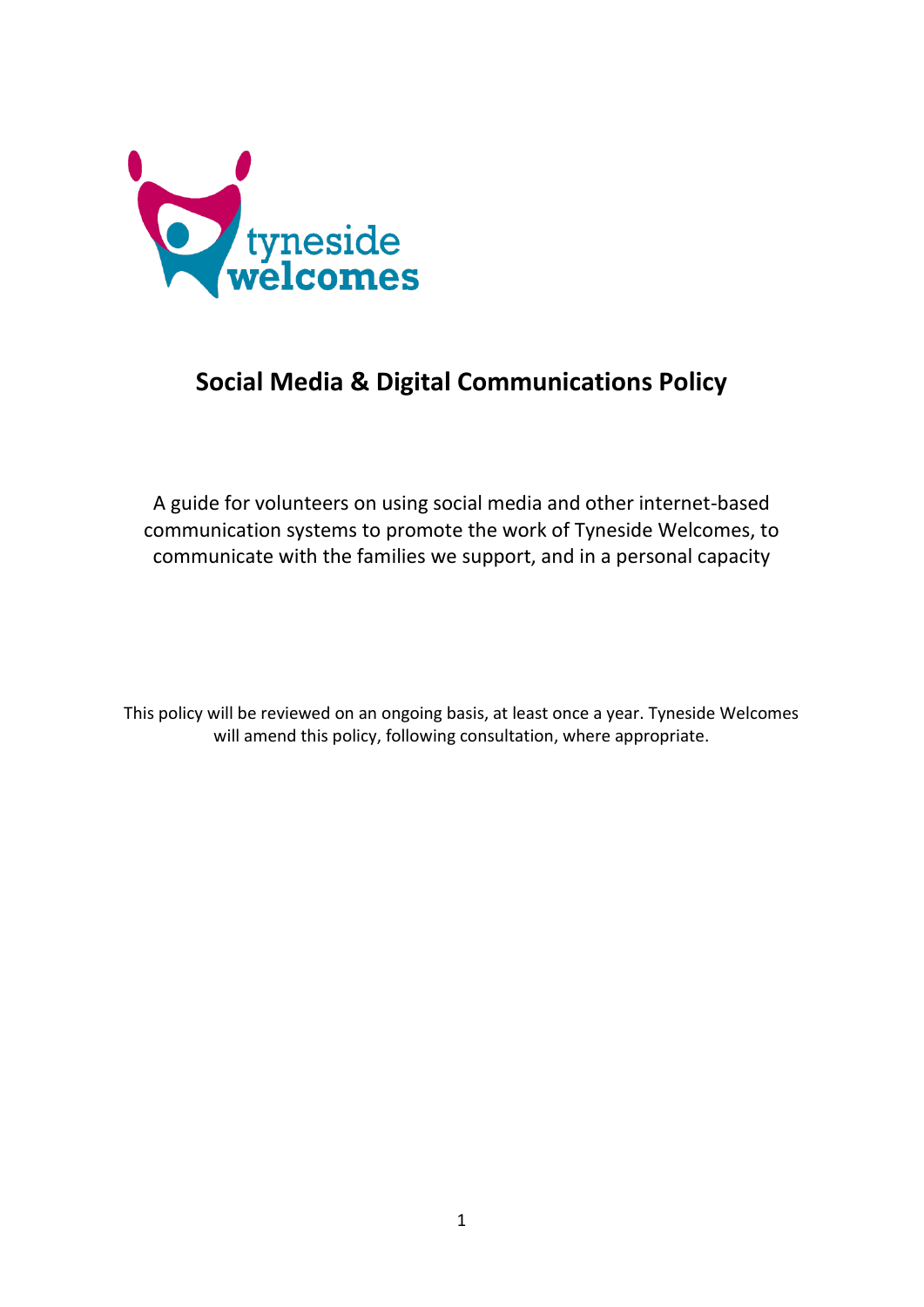# **Contents**

| <b>Introduction</b>                                                   | 3 |
|-----------------------------------------------------------------------|---|
|                                                                       |   |
|                                                                       |   |
|                                                                       |   |
| Why do we need a social media and digital communications policy?  3   |   |
|                                                                       |   |
|                                                                       |   |
|                                                                       |   |
| <b>Guidelines</b>                                                     | 5 |
| Using Tyneside Welcomes' social media channels - appropriate conduct5 |   |
|                                                                       |   |
| <b>Further guidelines</b>                                             | 8 |
|                                                                       |   |
|                                                                       |   |
|                                                                       |   |
|                                                                       |   |
|                                                                       |   |
|                                                                       |   |
|                                                                       |   |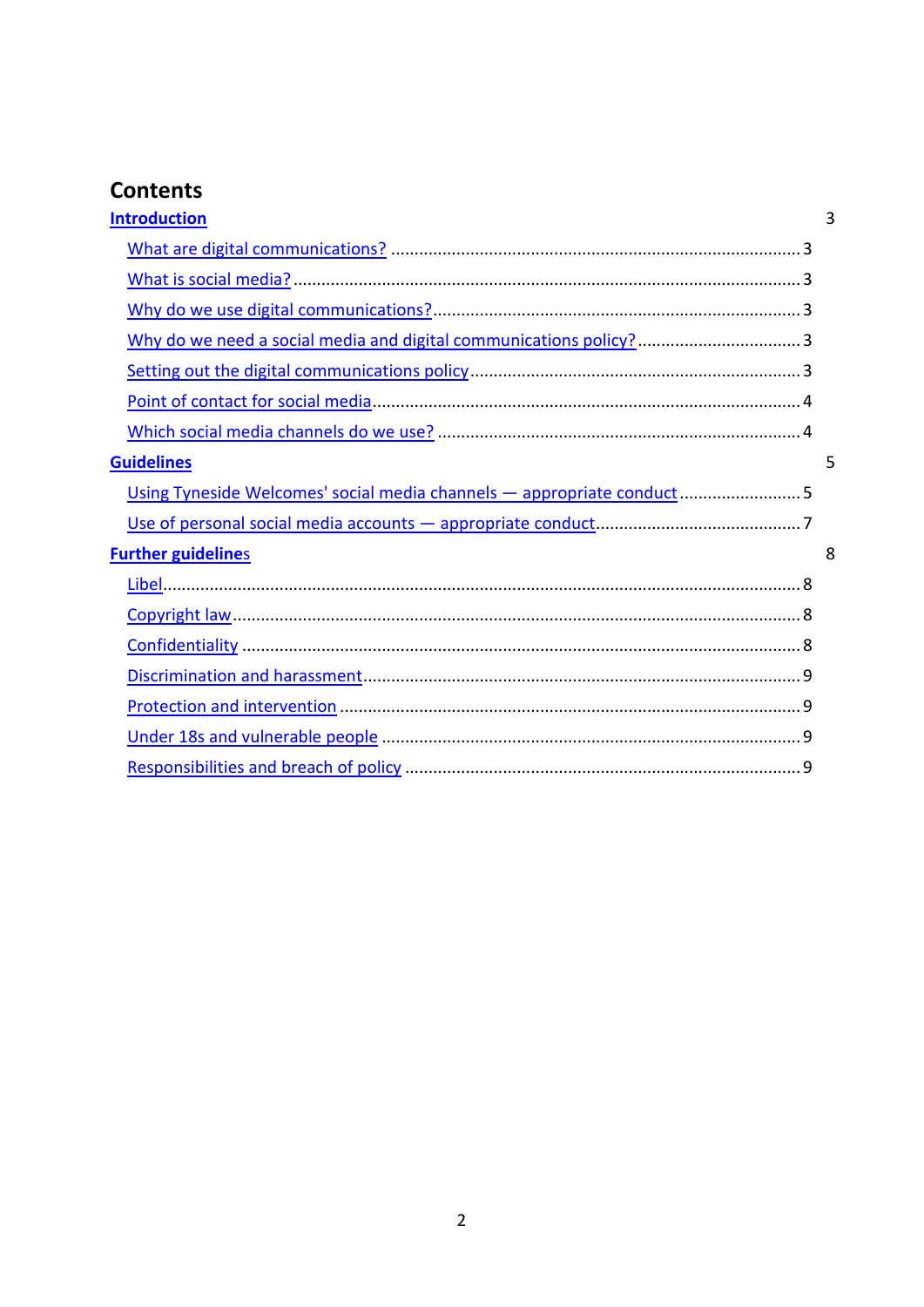# <span id="page-2-0"></span>**Introduction**

# <span id="page-2-1"></span>**What are digital communications?**

Broadly, we mean any way of communicating over the internet, whether it is volunteers, families we support, potential supporters or any other people. Examples include our own website (www.tynesidewelcomes.org), social media websites and apps like Facebook and Twitter, messenger apps like WhatsApp and Messenger (formerly Facebook Messenger), and even emails and other internet-based forms of communication like Trello.

### <span id="page-2-2"></span>**What is social media?**

Social media is the term given to web-based tools and applications which enable users to create and share content (words, images and video content), and network with each other through the sharing of information, opinions, knowledge and common interests. Examples of social media include Facebook, Twitter, LinkedIn and Instagram.

# <span id="page-2-3"></span>**Why do we use digital communications?**

Digital communications have become an integral part of communicating in almost every organisation. With the various apps and websites available, we can arrange meetings, project manage events, check in on the families we support and keep our volunteers up to date with our progress.

Communications tools like social media sites are essential to the success of communicating Tyneside Welcomes' work. It is important for some of us to participate in social media to engage with our volunteers and supporters, participate in relevant conversations and raise the profile of Tyneside Welcomes' work.

We can do all this and more, without having to meet face-to-face, whenever is convenient.

# <span id="page-2-4"></span>**Why do we need a social media and digital communications policy?**

The difference between a personal and professional opinion and expression can be blurred online, particularly if you're discussing issues relating to Tyneside Welcomes' work. While we encourage the use of social media and other digital communication tools, we have certain standards, outlined in this policy, which we require everyone to observe. Publication and commentary on the internet carries similar obligations to any other kind of publication or commentary in the public domain.

This policy is intended for volunteers of all levels and applies to content posted on any digital device. Before engaging in Tyneside Welcomes related social media activity, volunteers must read this policy.

### <span id="page-2-5"></span>**Setting out the digital communications policy**

This policy sets out guidelines on how social media should be used to support the delivery and promotion of Tyneside Welcomes, and the use of social media by volunteers in both a professional and personal capacity. It sets out what you need to be aware of when interacting in these spaces and is designed to help you support and expand our official social media channels, while protecting the charity and its reputation and preventing any legal issues. There is an additional communication protocol that sets out the detail of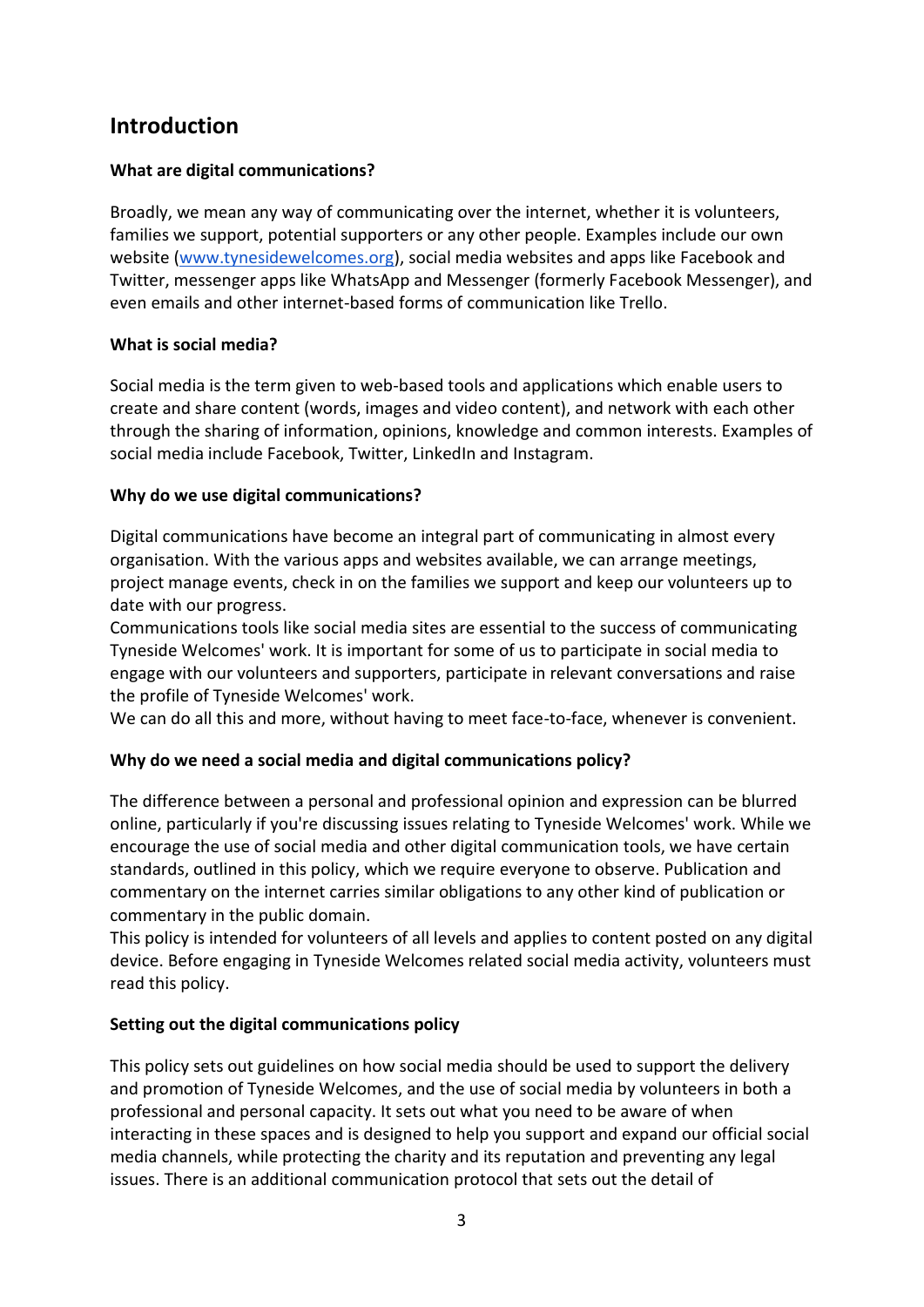communication between members of the Welcome Team (the small group of volunteers who will provide immediate support to the family) and the family. This group will utilise a platform that allows users to send and receive text and voice messages, make voice and video calls and share images and documents. Whatsapp is a popular cross platform service and this or another platform will be used after review of privacy policies and consultation with the family.

#### <span id="page-3-0"></span>**Point of contact for social media**

Our Digital Manager, currently Melissa Wilson Craw, is responsible for the day-to-day publishing, monitoring and management of our social media channels. If you have specific questions about any aspect of these channels, speak to the Digital Manager or Assistant Digital Manager (the person on the rota for monitoring email and other social media activity will also act as ADM) ). No one can post content on Tyneside Welcomes' official channels without the permission of the Digital Manager.

#### <span id="page-3-1"></span>**Which social media channels do we use?**

Tyneside Welcomes uses the following social media channels:

#### **Facebook: https://www.facebook.com/tynesidewelcomes**

This is our primary social media account. We use this to publicise fundraising events, update followers and answer any questions people may have. We can also use Facebook to connect to other refugee sponsoring groups around the area.

#### **Twitter: https://twitter.com/TyneWelcomes**

Twitter is for short and snappy updates. We can post short videos and photos here. We can also use this to engage with more national refugee charities.

#### **Instagram: https://www.instagram.com/tynesidewelcomes/**

Our Instagram account will showcase event photographs and very short videos. Instagram is much more visual, as opposed to word-based, and so our content should reflect that.

### **YouTube: [https://www.youtube.com/channel/UCHLT4vWQpiNPLlAirI0-h\\_Q](about:blank)**

YouTube will mostly be for hosting our videos. That means we will post our videos to YouTube and link to them elsewhere. Tyneside Welcomes videos that are to be used on social media are publicly available on YouTube. Our tutorials are also saved on YouTube, but they are set to 'unlisted', meaning you have to have the direct URL of the video to watch it. You can't just search for 'introduction to Trello' and find our video. You have to have its specific URL.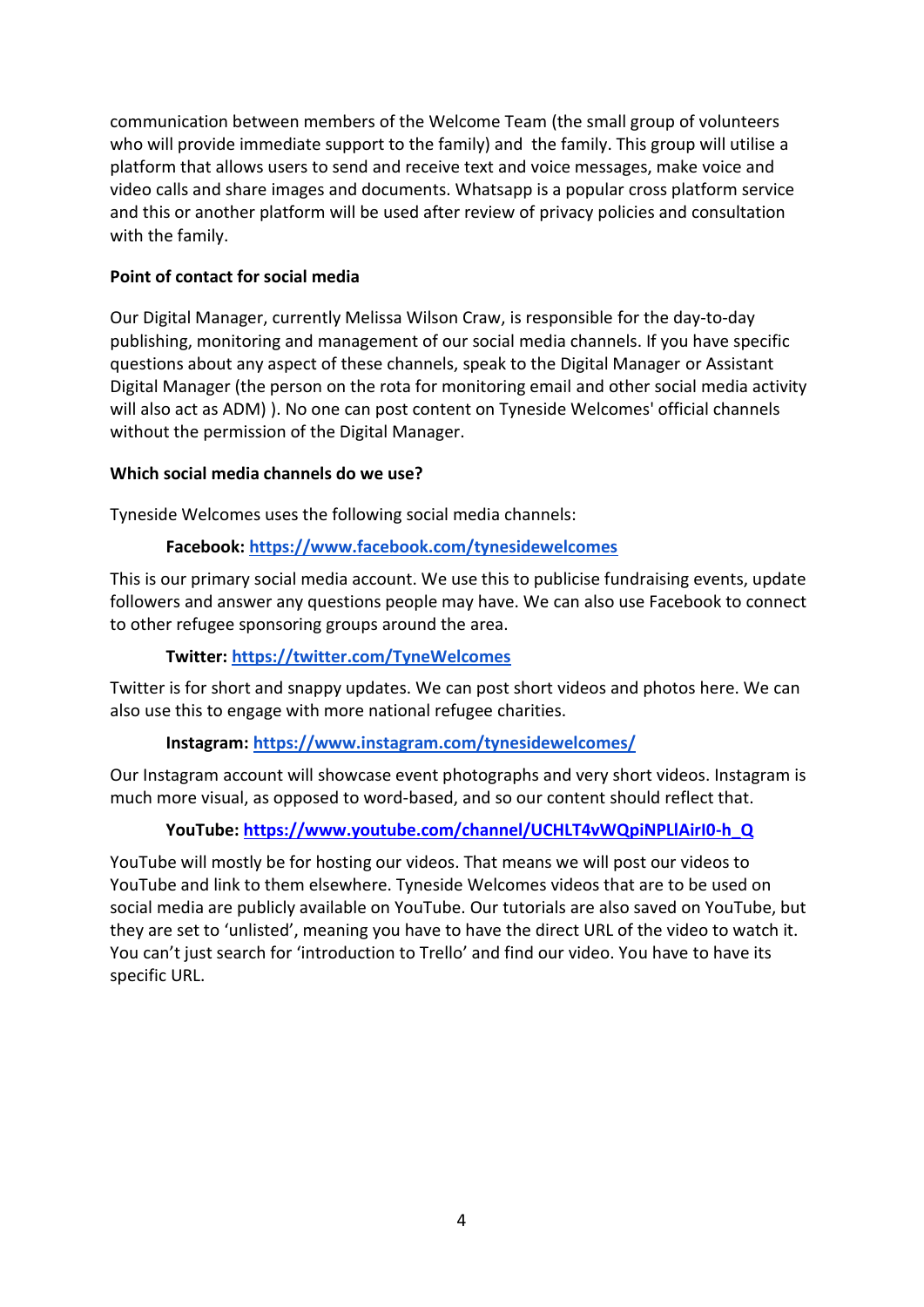# <span id="page-4-0"></span>**Guidelines**

## <span id="page-4-1"></span>**Using Tyneside Welcomes' social media channels — appropriate conduct**

- 1. Digital Manager Melissa Wilson Craw is responsible for setting up and managing Tyneside Welcomes' social media channels. Only those authorised to do so by the Digital Manager will have access to these accounts.
- 2. The Digital Manager is currently available for questions and assistance on Tuesdays and Thursdays from 1pm to 5pm. Contact outside of those hours will be very limited, but she will do her utmost to support the digital Media Group (a small group drawn from the Co-ordinating Committee) $^1$ .
	- 2a. The Media Group will put a rota in place to share social media monitoring responsibility, *e.g.* respond to questions and comments on each social media network, block abusive users, post messages on different networks and write and post updates and news items on our website blog. The frequency of postings will vary but the aim is to maintain the currency and relevance of our digital presence.
- 3. Being an ambassador for our organisation is crucial for a consistent tone of voice in our public posts. Anyone posting on social media must reflect Tyneside Welcomes' values in what they post and use our tone of voice. Our tone of voice is simple: we understand the gravity of what we are doing, but we approach our charity with joy and open hearts and minds.
- 4. Make sure that all social media content has a purpose and a benefit for Tyneside Welcomes, and accurately reflects Tyneside Welcomes' agreed position. Bear in mind that just being active is beneficial. That is to say, simply posting something, even if you're not sure if it's interesting, is better than not posting regularly.
- 5. Bring value to our audience(s). Answer their questions, help and engage with them. Help them understand why they should support us and other similar organisations.
- 6. Take care with the presentation of content. Do your best to ensure that there are no typos, misspellings or grammatical errors. Also check the quality of images to ensure they are as clear as possible.
- 7. Always pause and think before posting. That said, reply to comments in a timely manner, when a response is appropriate.
- 8. If anyone outside of the communications team wishes to contribute content for social media, they should speak to the Digital Manager about this.
- 9. Volunteers shouldn't post content about supporters or service users without their express permission. If anyone is sharing anything on behalf of supporters, service users or third party organisations, this content should be clearly labelled so our audiences know it has not come directly from Tyneside Welcomes. If using interviews, videos or photos that clearly identify a child or young person, volunteers

<sup>&</sup>lt;sup>1</sup> Membership of Media Group consists of Melissa Wilson Craw (Digital Manager), Jane (Mary) Young, Sally Mitchison and Lindsay Brigham.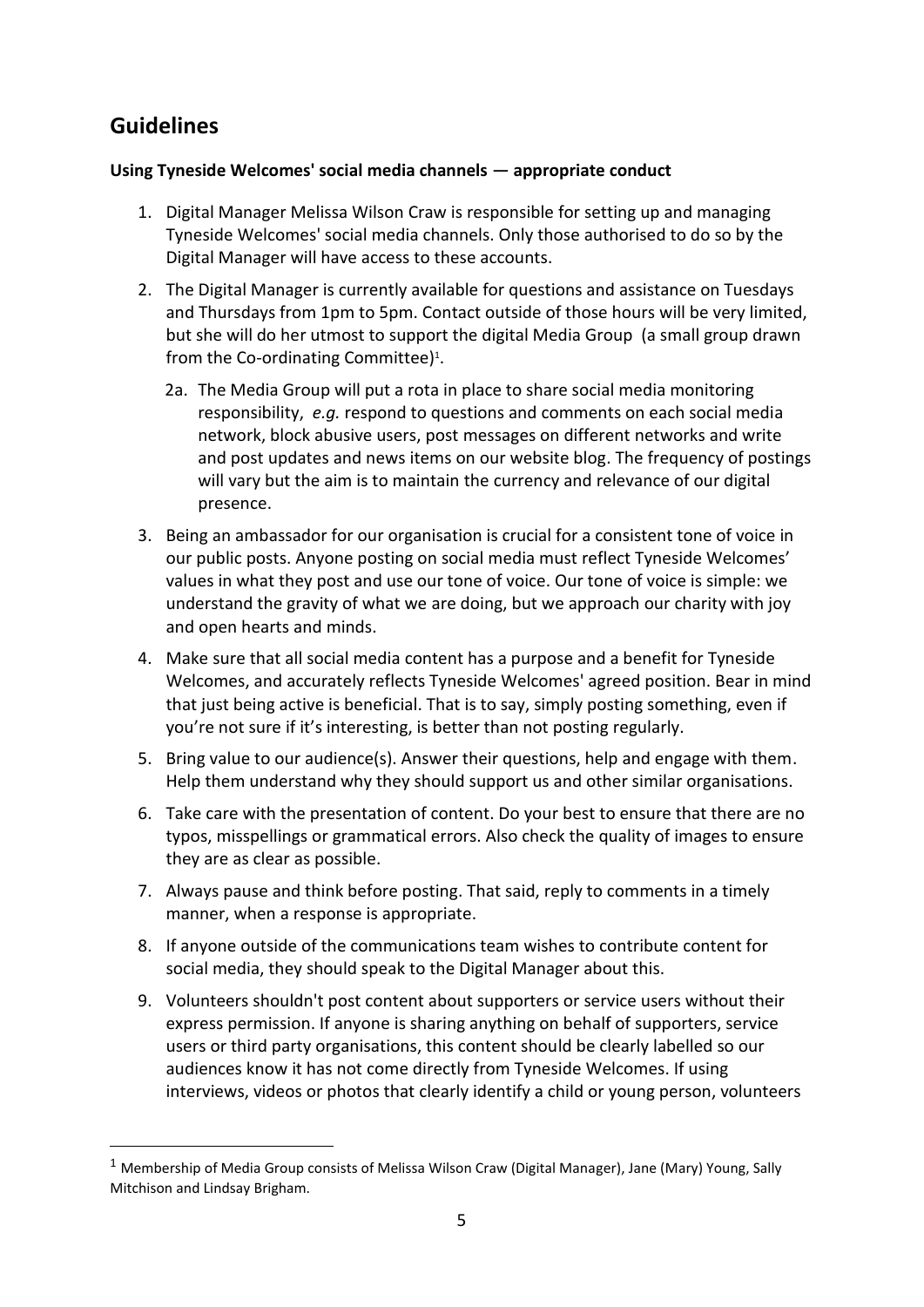must ensure they have the consent of a parent or guardian before using them on social media.

- 10. Always check facts. You should not automatically assume that material is accurate and should take reasonable steps where necessary to seek verification, for example, by checking data/statistics and being wary of photo manipulation. Make sure to check your links and the organisations your information comes from. Everything posted should comply with the values of Tyneside Welcomes *i.e.* be inclusive and non-discriminatory.
- 11. Be honest. Say what you know to be true or have a good source for. If you've made a mistake, don't be afraid to admit it. Most social media storms die away straight away when a sincere apology is offered.
- 12. Volunteers should refrain from offering personal opinions via Tyneside Welcomes' social media accounts, either directly by commenting or indirectly by 'liking', 'sharing' or 'retweeting'. If you are in doubt about Tyneside Welcomes' position on a particular issue, please speak to a trustee or another Coordinating Committee member.
- 13. It is vital that Tyneside Welcomes does not encourage others to risk their personal safety or that of others, to gather materials. For example, a video of a stunt.
- 14. Volunteers should not encourage people to break the law to supply material for social media, such as using unauthorised video footage. All relevant rights for usage must be obtained before publishing material.
- 15. No one should set up other Facebook groups or pages, Twitter accounts or any other social media channels on behalf of Tyneside Welcomes. This could confuse messaging and brand awareness. By having official social media accounts in place, the Media Group can ensure consistency of the brand and focus on building a strong following.
- 16. Tyneside Welcomes is not a political organisation and does not hold a view on party politics or have any affiliation with or links to political parties. We have every right to express views on policy, including the policies of parties, but we can't tell people how to vote.
- 17. If a complaint is made on Tyneside Welcomes' social media channels, seek advice from the Digital Manager before responding. If they are not available, then speak to the Assistant Digital Manager, trustee or Coordinating Committee member.
- 18. Sometimes issues can arise on social media which can escalate into a crisis situation because they are sensitive or risk serious damage to the charity's reputation. Examples might include: expressing partisan support relating to a conflict that could be interpreted as racist, misogynistic or otherwise biased and negative.The nature of social media means that complaints are visible and can escalate quickly. Not acting can be detrimental to the charity.

The Media Group regularly monitors our social media spaces for mentions of Tyneside Welcomes so we can catch any issues or problems early. If there is an issue that could develop or has already developed into a crisis situation, the communications team will do the following:

1. Delete the offending post.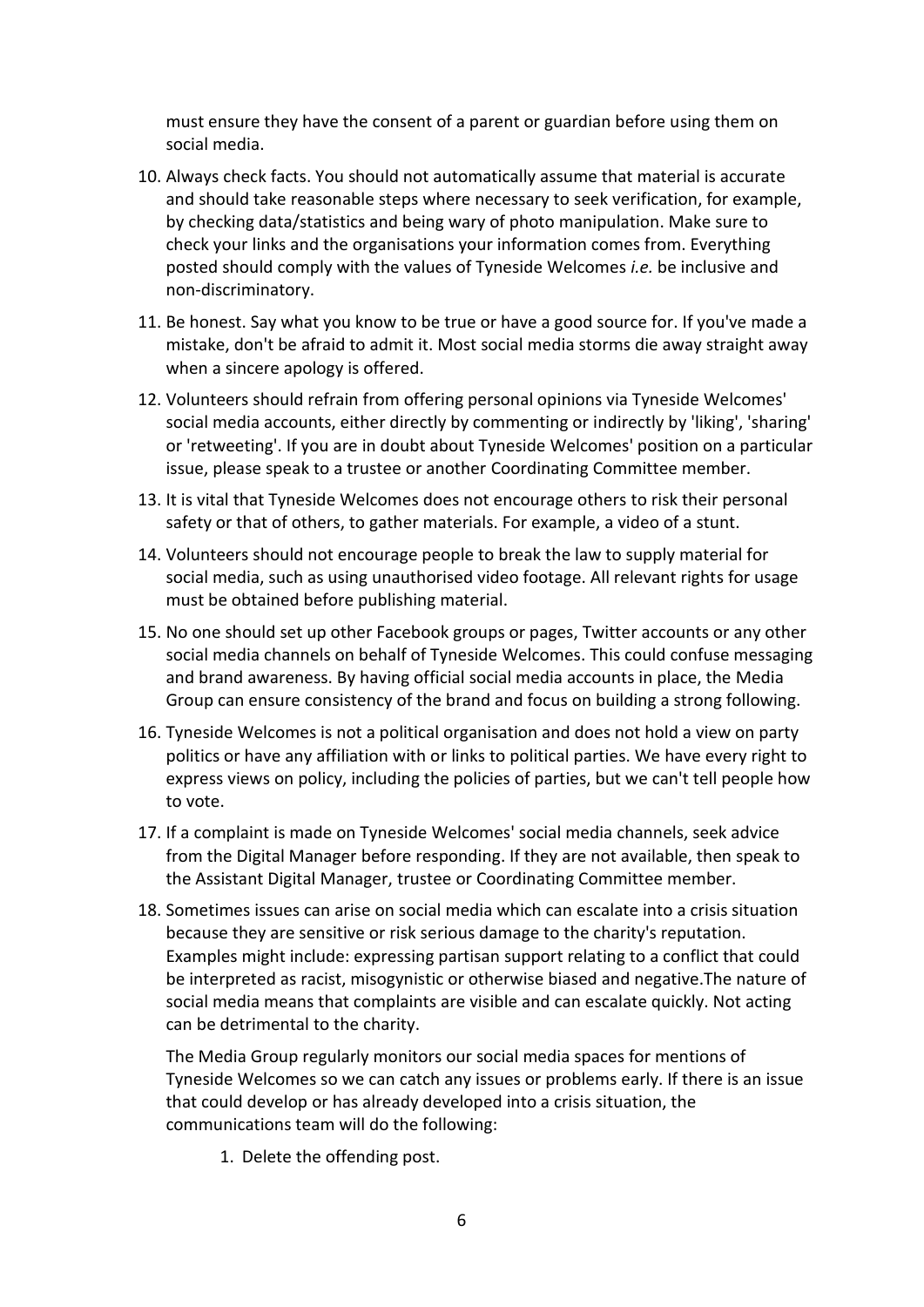2. Apologise sincerely - and not in a way that suggests it's other's fault for being offended.

If anyone outside of the Media Group becomes aware of any comments online that they think have the potential to escalate into a crisis, whether on Tyneside Welcomes' social media channels or elsewhere, they should speak to the Digital Manager immediately.

19. These guidelines also apply to our conduct across other digital communications platforms when we are using them on behalf of Tyneside Welcomes.

#### <span id="page-6-0"></span>**Use of personal social media accounts — appropriate conduct**

This policy does not intend to inhibit personal use of social media but instead flags up those areas in which conflicts might arise. Tyneside Welcomes volunteers are expected to behave appropriately, and in ways that are consistent with Tyneside Welcomes' values and policies, both online and in real life.

- 1. Be aware that any information you make public could affect how people perceive Tyneside Welcomes. You must make it clear when you are speaking for yourself and not on behalf of Tyneside Welcomes. If you are using your personal social media accounts to promote and talk about Tyneside Welcomes' work, you must use a disclaimer such as: "The views expressed on this site are my own and don't necessarily represent Tyneside Welcomes' positions, policies or opinions."
- 2. Volunteers who have a personal blog or website which indicates in any way that they volunteer at Tyneside Welcomes should discuss any potential conflicts of interest with the Media Group. Similarly, volunteers who want to start blogging and wish to say that they volunteer for Tyneside Welcomes should discuss any potential conflicts of interest with the Media Group.
- 3. Those in specialist roles or who are well known in their field of expertise, must take particular care as personal views published may be misunderstood as expressing Tyneside Welcomes' view.
- 4. Use common sense and good judgement. Be aware of your association with Tyneside Welcomes and ensure your profile and related content is consistent with how you wish to present yourself to the general public, colleagues, partners and funders.
- 5. Please don't approach high profile people from your personal social media accounts to ask them to support the charity, as this could hinder any potential relationships. This includes asking for retweets about the charity.
- 6. If you have any information about high-profile people that have a connection to our cause, or if there is someone who you would like to support the charity, please speak to the trustees to share the details.
- 7. If a volunteer is contacted by the press about their social media posts that relate to Tyneside Welcomes, they should immediately talk to the trustees or Coordinating Committee members and under no circumstances respond directly.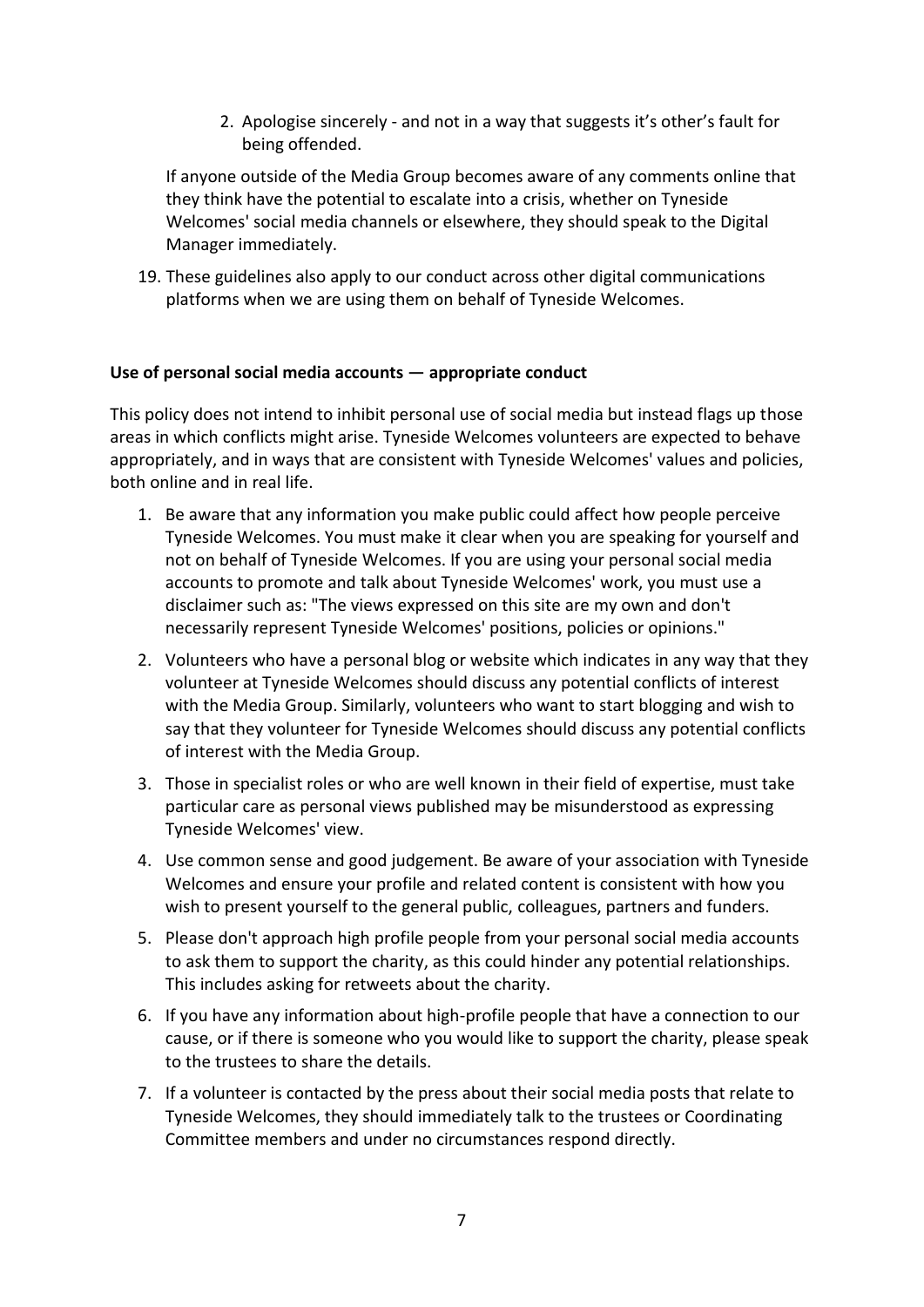- 8. Tyneside Welcomes is not a political organisation and does not hold a view on party politics or have any affiliation with or links to political parties. When representing Tyneside Welcomes, volunteers are expected to hold Tyneside Welcomes' position of neutrality. Those who are politically active in their spare time need to be clear in separating their personal political identity from Tyneside Welcomes, and understand and avoid potential conflicts of interest.
- 9. Never use Tyneside Welcomes' logos or trademarks unless approved to do so. Permission to use logos should be requested from the organisation at a regular Tyneside Welcomes meeting.
- 10. Always protect yourself and the charity. Be careful with your privacy online and be cautious when sharing personal information. What your publish is widely accessible and will be around for a long time, so do consider the content carefully. When you are using social media sites in a volunteering capacity, it is important that you do so safely.
- 11. Think about your reputation as well as the charity's. Express your opinions and deal with differences of opinion respectfully. Don't insult people or treat them badly. Passionate discussions and debates are fine, but you should always be respectful of others and their opinions. Be polite and the first to correct your own mistakes.
- 12. We encourage everyone to share tweets and posts that we have issued. When online in a personal capacity, you might also see opportunities to comment on or support Tyneside Welcomes and the work we do. Where appropriate and using the guidelines within this policy, we encourage volunteers to do this as it provides a human voice and raises our profile. However, if the content is controversial or misrepresented, please highlight this to the Media Group who will respond as appropriate.

# <span id="page-7-0"></span>**Further guidelines**

### <span id="page-7-1"></span>**Libel**

Libel is when a false written statement that is damaging to a person's reputation is published online or in print. Whether volunteers are posting content on social media as part of their job or in a personal capacity, they should not bring Tyneside Welcomes into disrepute by making defamatory comments about individuals or other organisations or groups.

### <span id="page-7-2"></span>**Copyright law**

It is critical that everyone abides by the laws governing copyright, under the Copyright, Designs and Patents Act 1988. Never use or adapt someone else's images or written content without permission. Failing to acknowledge the source/author/resource citation, where permission has been given to reproduce content, is also considered a breach of copyright.

### <span id="page-7-3"></span>**Confidentiality**

Any communications made in a personal capacity must not breach confidentiality. For example, information meant for internal use only or information that Tyneside Welcomes is not ready to disclose yet, such as a news story that is embargoed for a particular date.